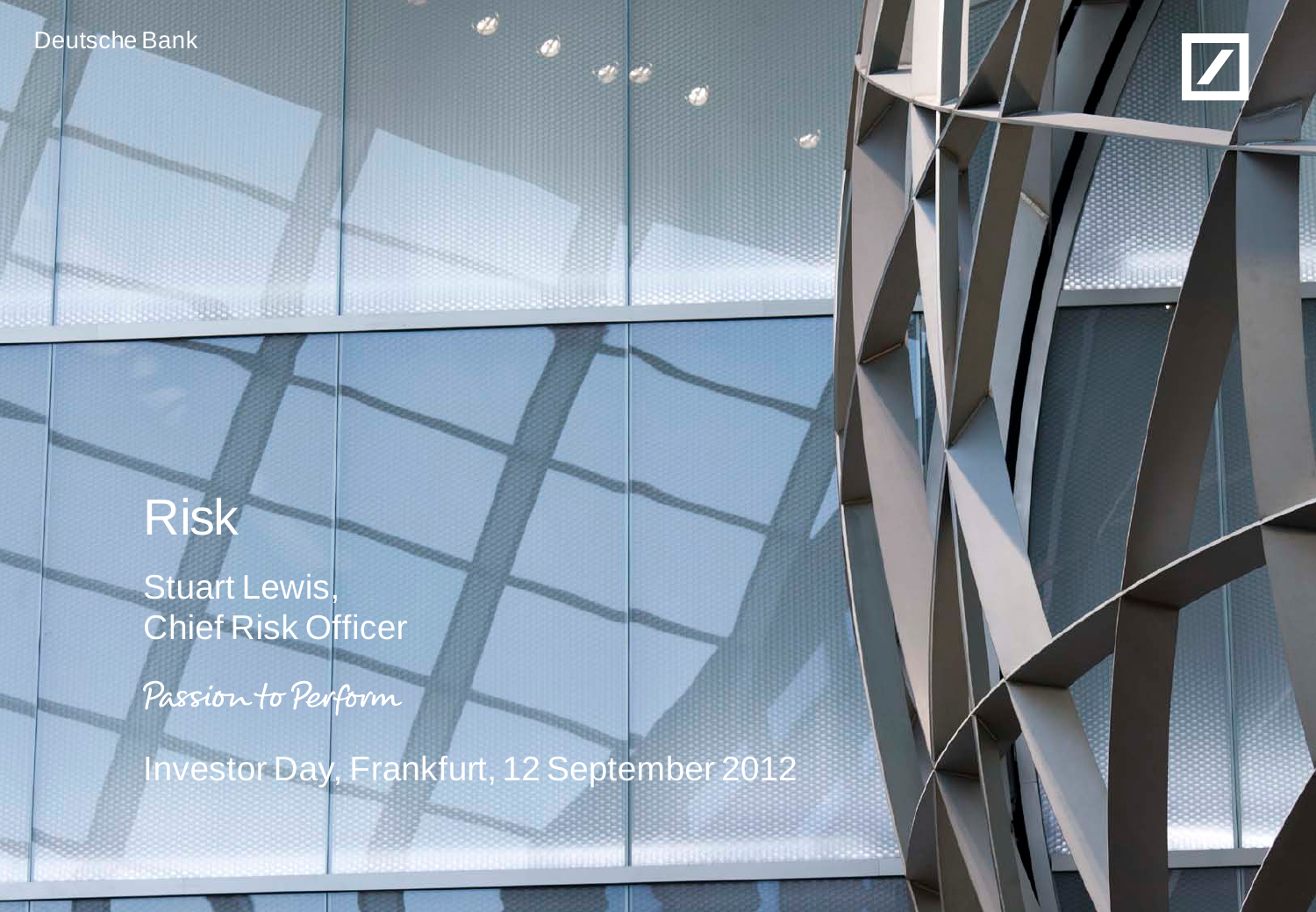### Risk Management at Deutsche Bank



Credit Risk Market Risk Operational Risk Holistic cross-Risk portfolio management Risk culture Agenda Improved risk profile & discipline Strong key risk ratios,  $\left| \begin{array}{c} 2-7 \\ 2-7 \end{array} \right|$ Strong risk culture Starting with "tone from the top" — Further enhanced control framework 20 In-depth risk analysis — Non-core assets well  $m$ anaged  $\left| \right|$  14-19 Page Proactive de-risking of hotspots and concentration risk 8-13 MRM/CRM Well diversified portfolios key risk metrics A glossary of terms used in this presentation is available at our website www.db.com/ir

Deutsche Bank Investor Relations

Stuart Lewis Investor Day, Frankfurt, 12 September 2012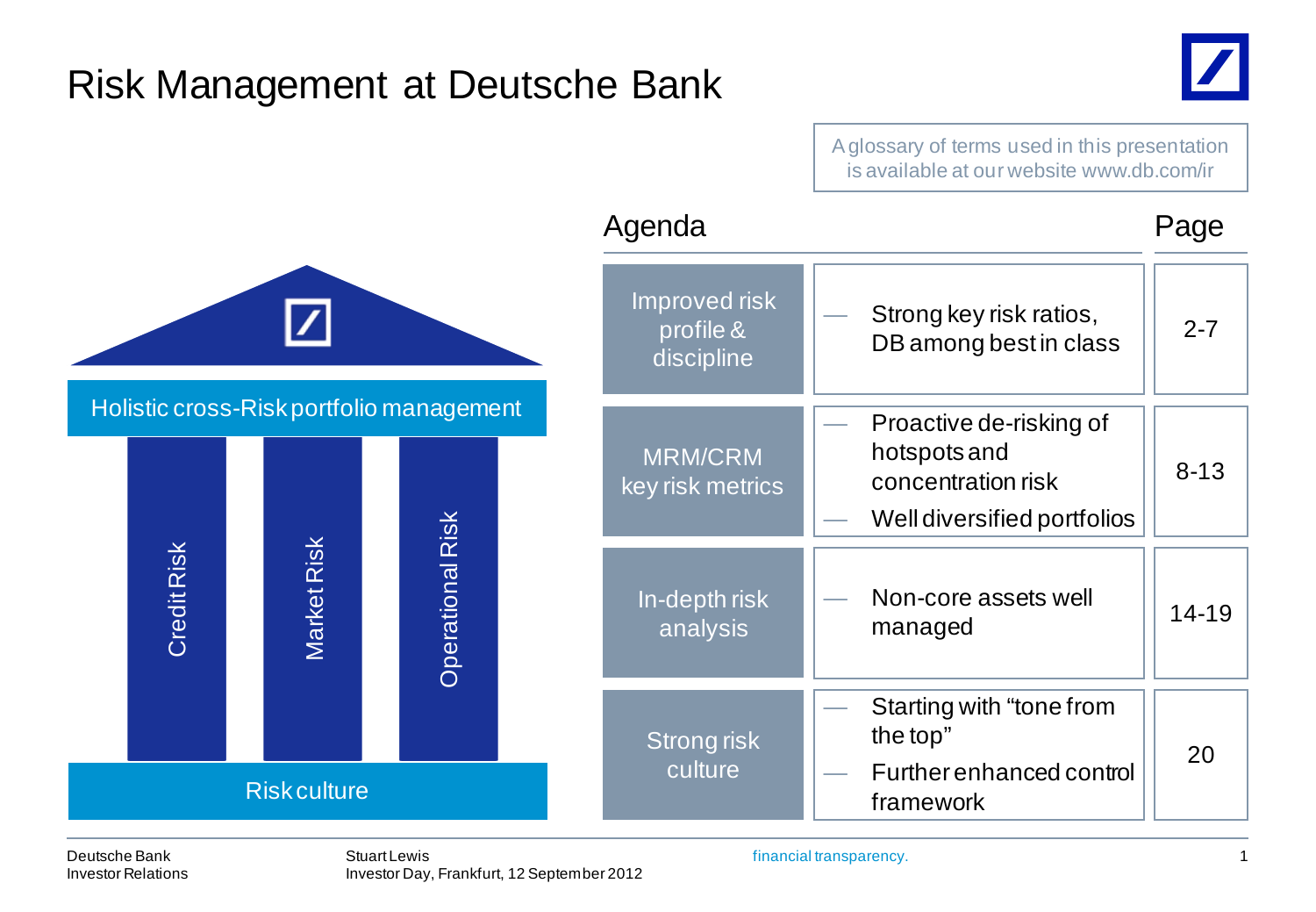## Improved risk profile via reduced market risk indicators and higher quality loan book



Deutsche Bank Investor Relations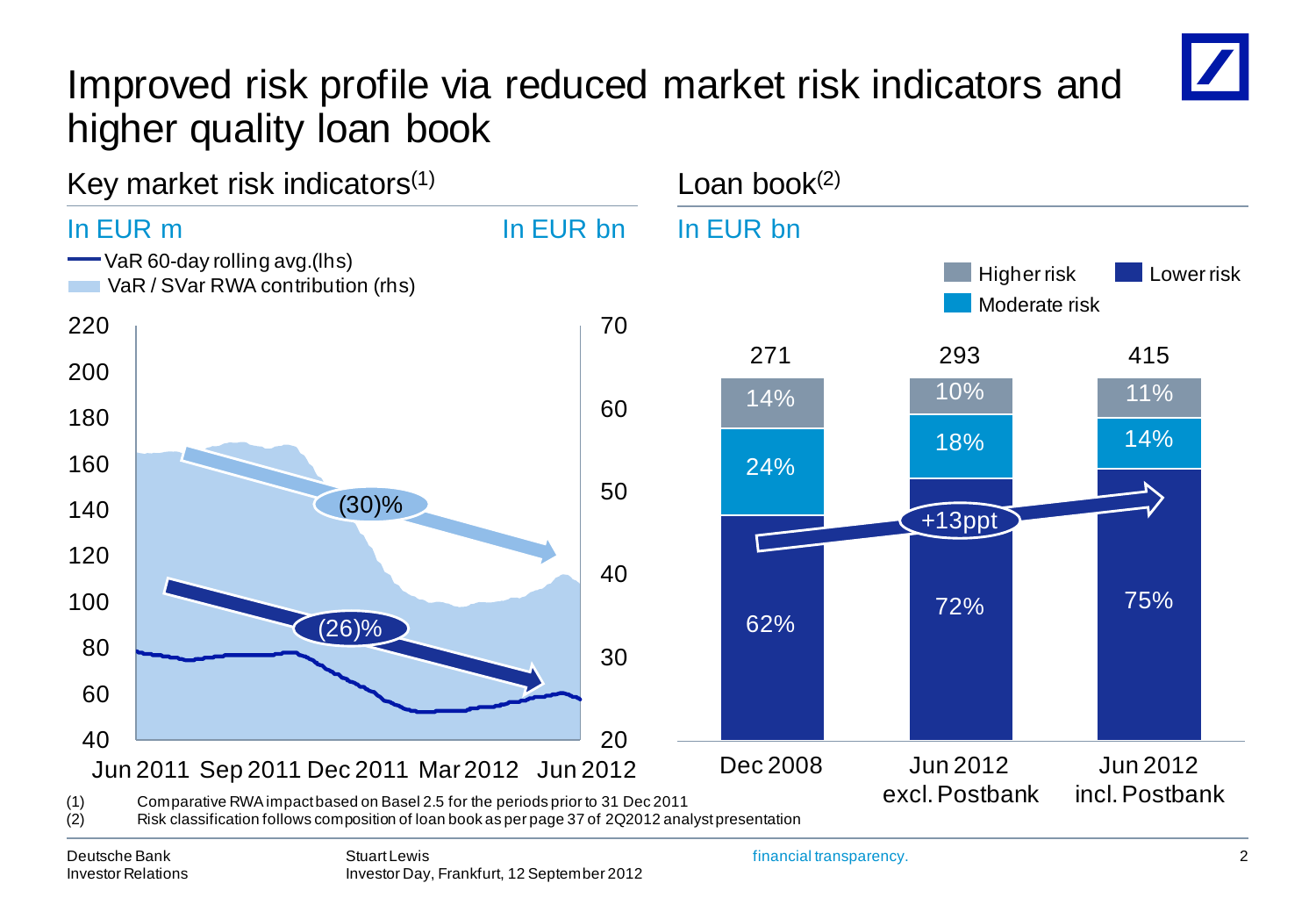## Strong risk discipline: Among best in class loss history





- (1) Bloomberg WDCI crisis-related cumulative write-downs and losses (3Q2007 3Q2011) divided by year-end average assets 2007 2011. Based on US GAAP/US GAAP estimates for IFRS banks
- (2) Credit loss provisions divided by gross loan book. Loan book includes FV loans for US GAAP peers. Deutsche Bank's 2010 ratio adjusted to reflect 12 months of Postbank provisions, 2011 provisions include releases from Postbank shown as other interest income
- Source: Bloomberg and company reports. Peers: Citigroup, Bank of America, JPMorgan, Goldman Sachs (lhs graph only), Morgan Stanley (lhs graph only), Barclays, BNP Paribas, Société Générale, UBS, Credit Suisse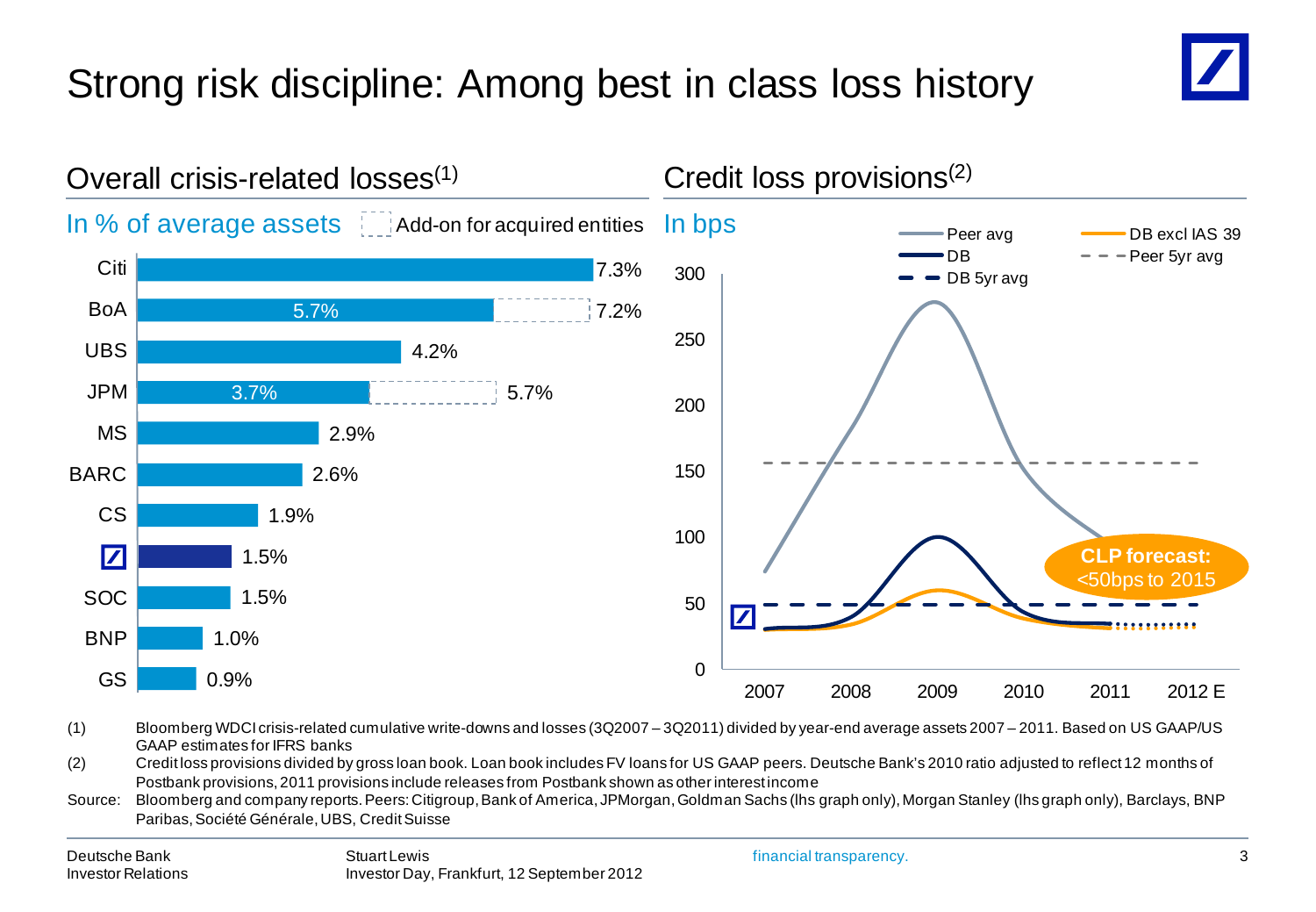## Credit risk RWA: Efficient RWA consumption also based on early and continuous implementation of internal models



Internal model implementation status development



Internal model implementation status peer comparison



- High advanced model (EAD) coverage ratio of 88% driven by inclusion of major retail portfolios from inception
- Further IRBA models consequently implemented across CB&S and remaining PBC portfolios ensuring high ratio today
- Deutsche Bank's success results from long-term preparation pre 2008 with each model development needing up to five years lead time
- Model parameters validated on annual basis with strict regulatory oversight
- (1) Peers include UBS, Credit Suisse, BNP Paribas, Société Générale, Barclays, HSBC, RBS, Santander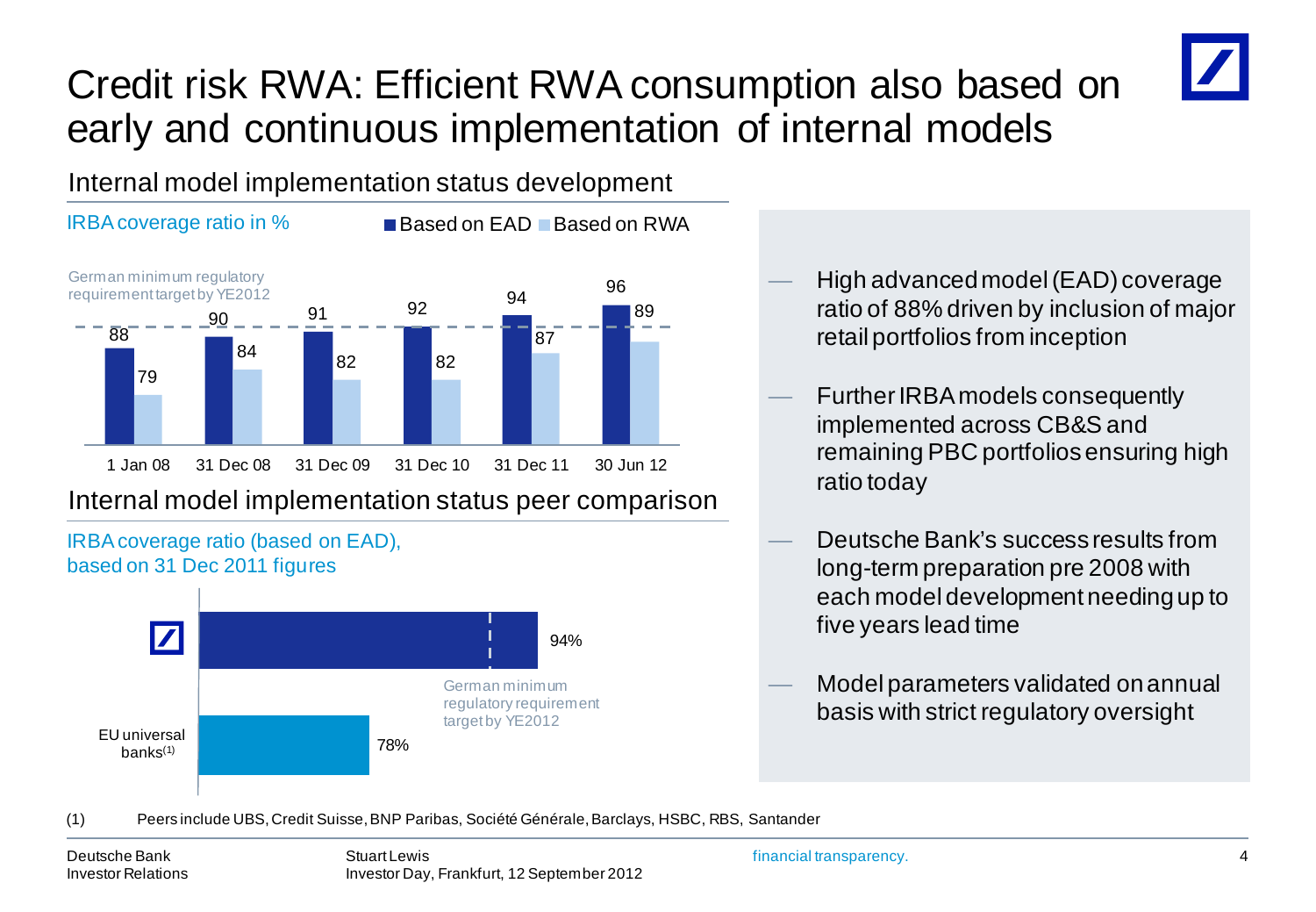## Market risk RWA: Meaningful peer analysis requires adjustments to align different regulatory and accounting regimes



Deutsche Bank view

- Reported market risk RWA not directly comparable to US IB peers
- Appropriate adjustments to market risk RWA result in similar absolute levels, driven by inclusion of:
	- Capital deduction items $(1)$
	- Banking book securitizations (shown as credit risk RWA by Deutsche Bank)
	- Equity investments and fair value products (shown as credit risk RWA by Deutsche Bank)

Adjusting for the above, Deutsche Bank's ratio of market risk RWA derived from internal models would decrease from 88% to 42%, comparable to US peers

(2) Average of Goldman Sachs and Morgan Stanley, using Basel 3 projections, as estimated by JPMorgan Cazenove research publication "Global Investment Banks" of 4 September 2012, p. 30

(3) Including IRBA for FV products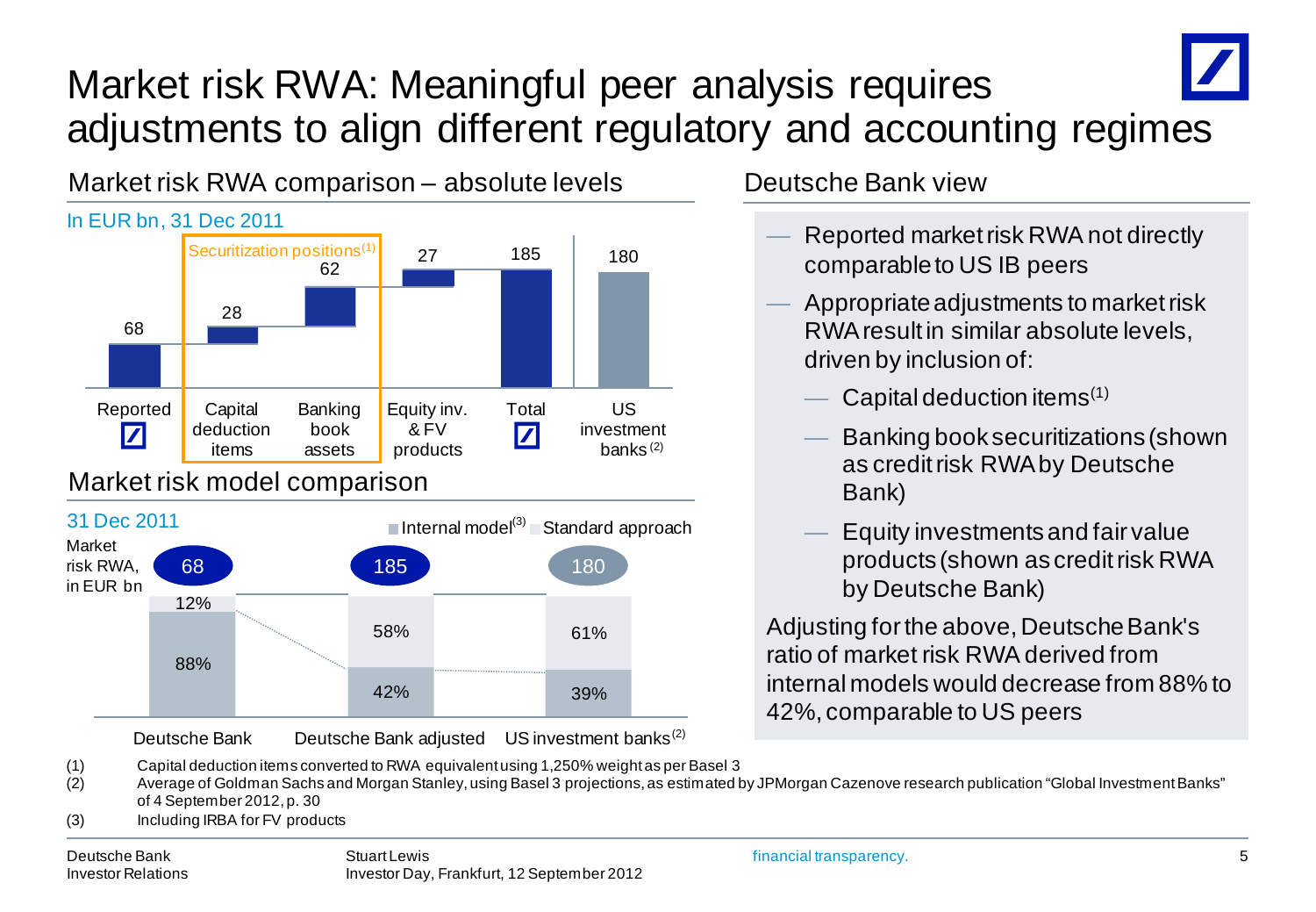

RWA divided by total assets adjusted for netting



(1) Société Générale and BNP Paribas Basel 3 add-ons based on DB Equity Research estimates; Barclays, UBS and Credit Suisse based on Dec 2012 forecast in company disclosures

(2) Deutsche Bank add-on of EUR 109 bn as per page 15 of CFO Investor Day 2012 presentation

Source: Company reports as of 30 June 2012. Peers: JPMorgan, Bank of America, Citigroup, Goldman Sachs, Morgan Stanley, Barclays, Société Générale, BNP Paribas, UBS, Credit Suisse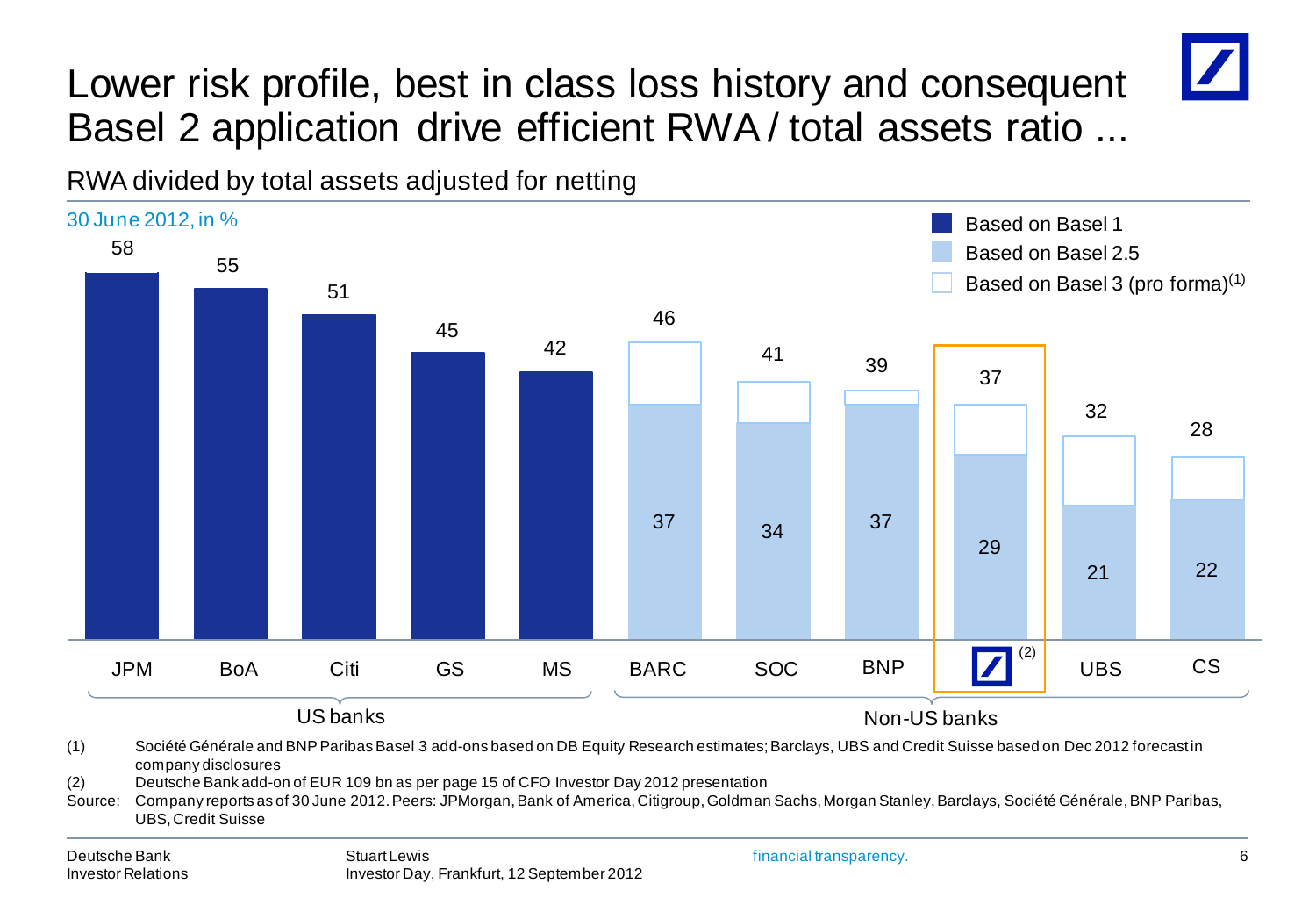## ... and result in robust Risk Bearing Capacity





(1) On page 39 of the Interim Report as of 30 June 2012 we present our Internal Capital Adequacy Ratio (here referred to as Risk Bearing Capacity or RBC) as total capital supply divided by total capital demand. In order to aid comparability with our peers, RBC is defined here as Tier 1 capital divided by economic capital. Peers reporting economic capital and thus included are Barclays, Bank of America, JPMorgan and Credit Suisse. Credit Suisse reports Tier 1 capital adjusted for 'economic adjustments' in calculating RBC, does not include CS's announced capital measures. Confidence level for EC calculation of Deutsche Bank and Barclays adjusted from 99.98% to 99.97% based on DB adjustment rate. Others as reported at 99.97%

(2) Assumes 2011 figures for Barclays, Bank of America and JPMorgan

Source: Company reports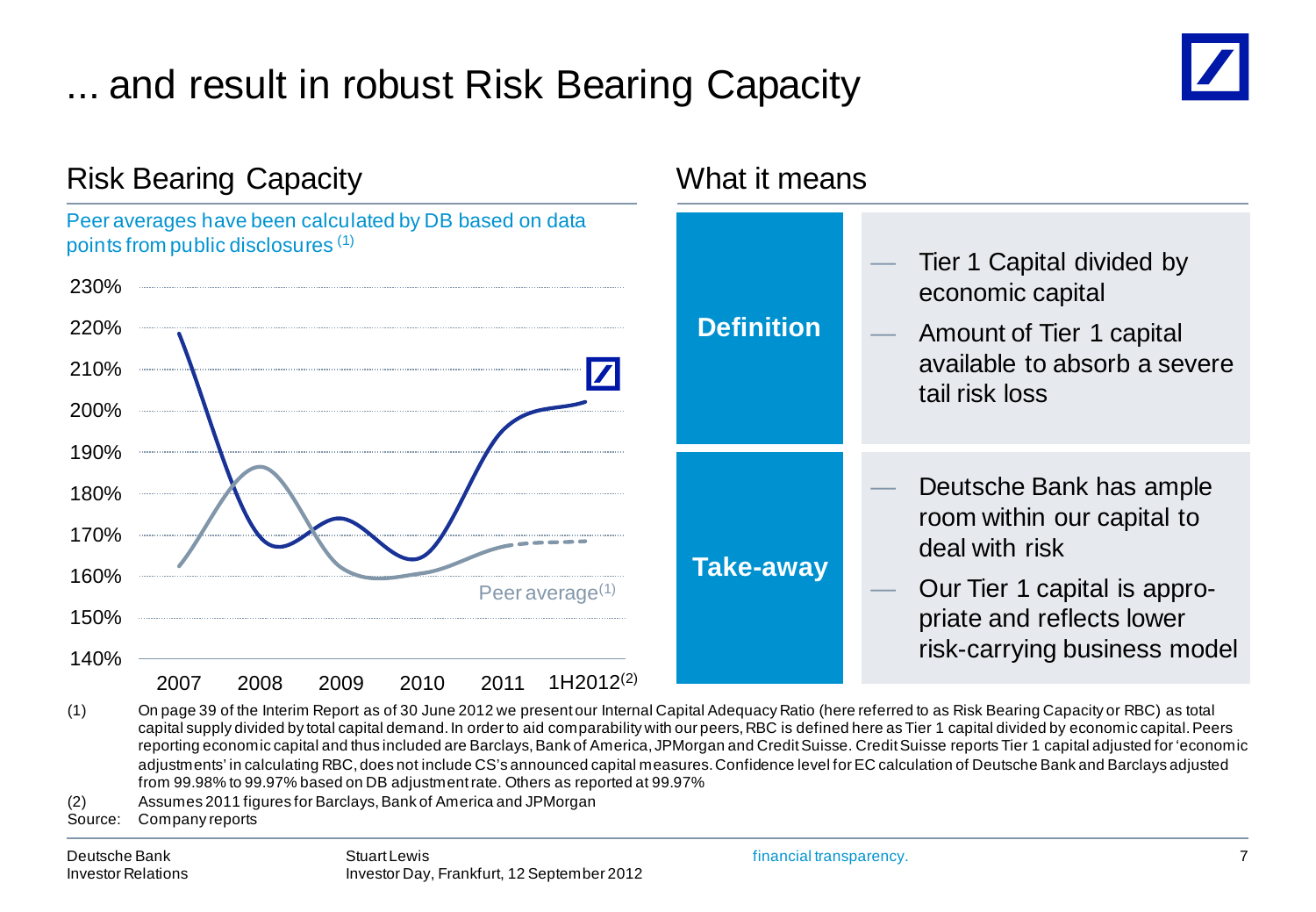## Strong market risk discipline continued during recent European crisis

Significant reduction in key risk metrics<sup>(1)</sup> in past year



#### Top 25 risk concentrations reduced



- 2009: Focus on reducing first order and tail risk post Lehman crisis
- 2010 Jun 2011: Improved market conditions drive pick-up in activity, but tail risk kept at or below previous levels
- Sep 2011 onwards: Escalation of EU crisis and further de-risking leaves risk levels at
- Top risk concentrations have been continually reduced
- Most significant risks (losses EUR >100 m) are down >65% since 2009 with the average loss down ~50% to EUR 200 m
- Remaining high risk concentrations associated with legacy businesses

(1) CIB trading units VaR and traded EC are 20-day average measures in EUR m. Adjusted trading EC approximates historical EC taking into account methodology improvements added pre-2011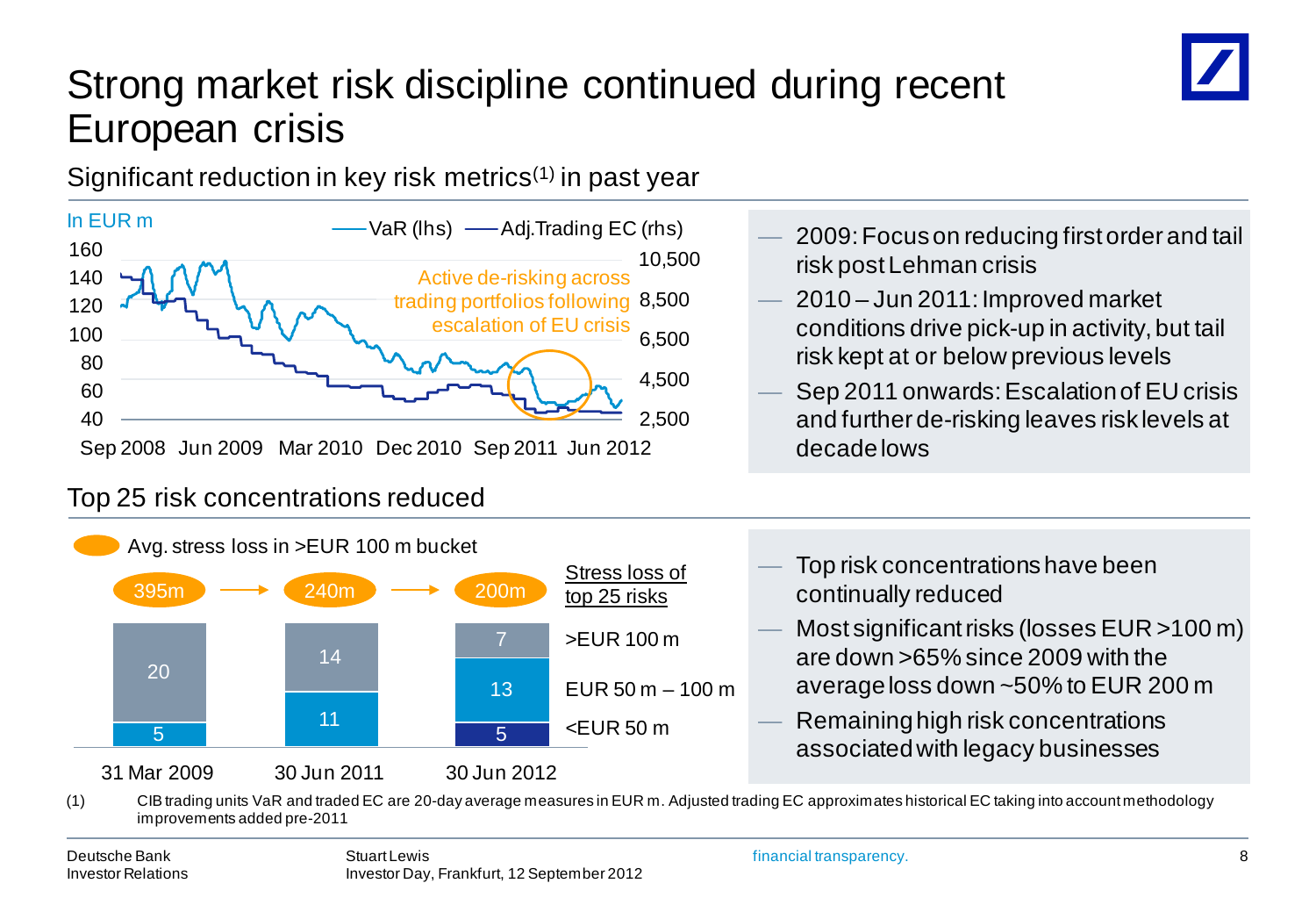## Market risk: Delivering improved earnings stability in volatile markets

Improved risk management framework has reduced P&L volatility



- Sep 2011 de-risking and focus on risk discipline has led to reduction in revenue volatility
- Indicative of focus on franchise revenues and recalibration to risk taking in more liquid markets
- 1H2012 only 6 losing days, 60% reduction from  $2011^{(1)}$

Increased VaR efficiency is indicative of focus on greater risk-return optimization(2)



(2) Average daily Sales & Trading P&L divided by VaR. All VaR converted to EUR, 1 day, 99% confidence interval

(3) Peers include JPMorgan, Bank of America, Credit Suisse, Barclays, UBS, Citigroup, Goldman Sachs, Morgan Stanley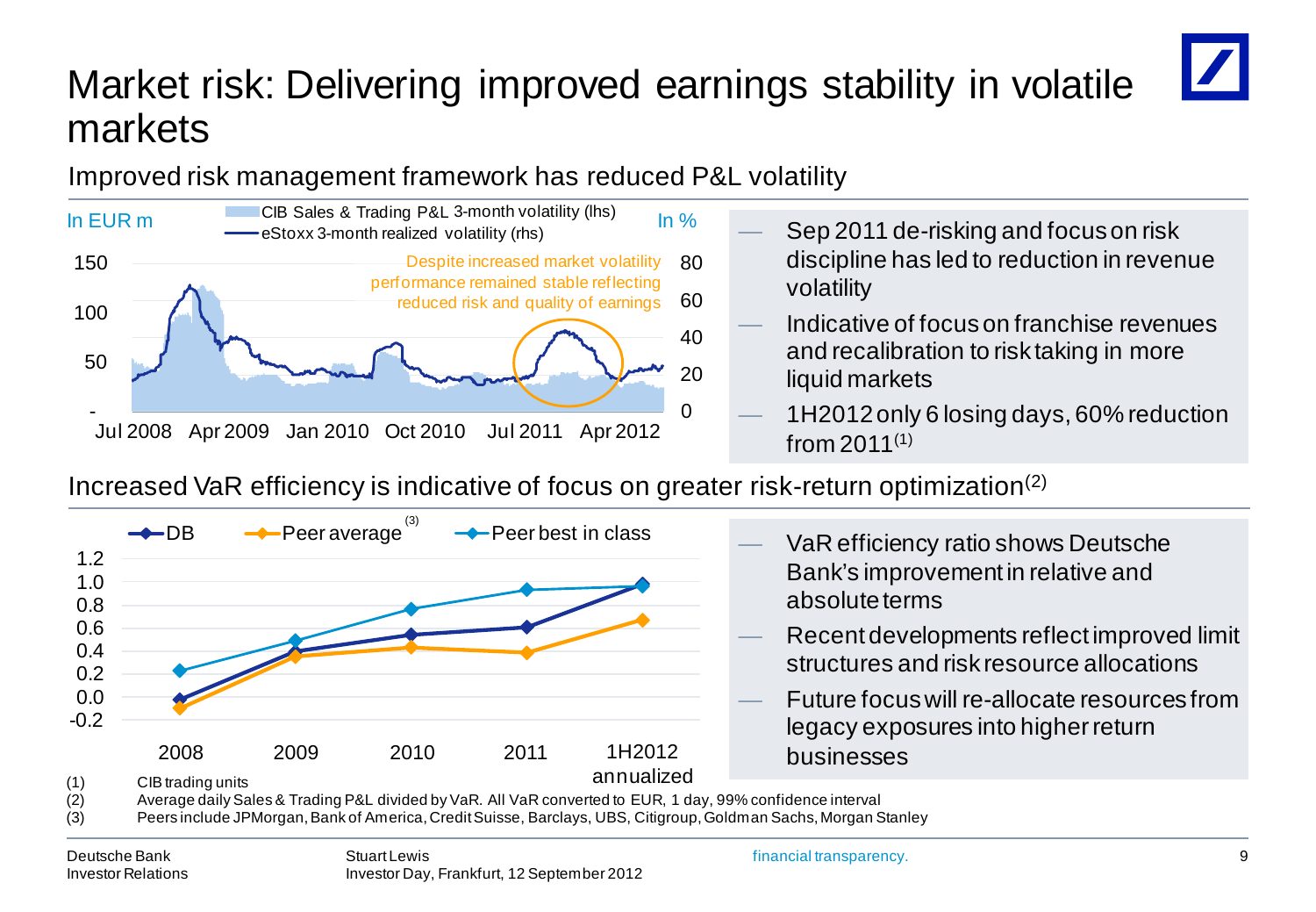

## Market risk: Credit trading – Significant de-risking of inventory and basis risks

Key reductions after 2Q2011(1)



matched credit spread risk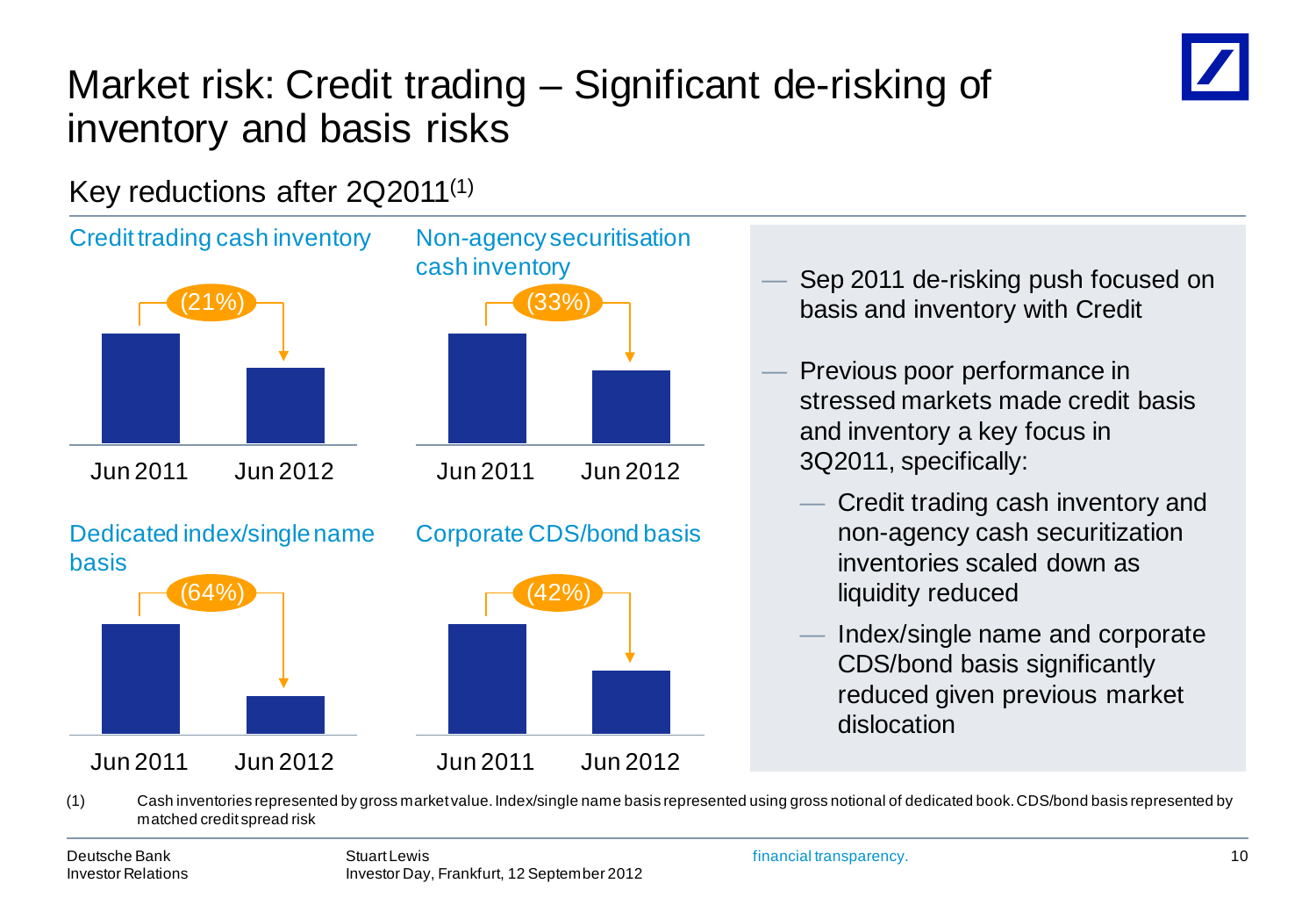### Credit risk: Strong risk mitigation for loan book Resulting in highly diversified and strong portfolio



#### Loans



#### (1) Includes guarantees, hedges and loan loss allowances

Deutsche Bank Investor Relations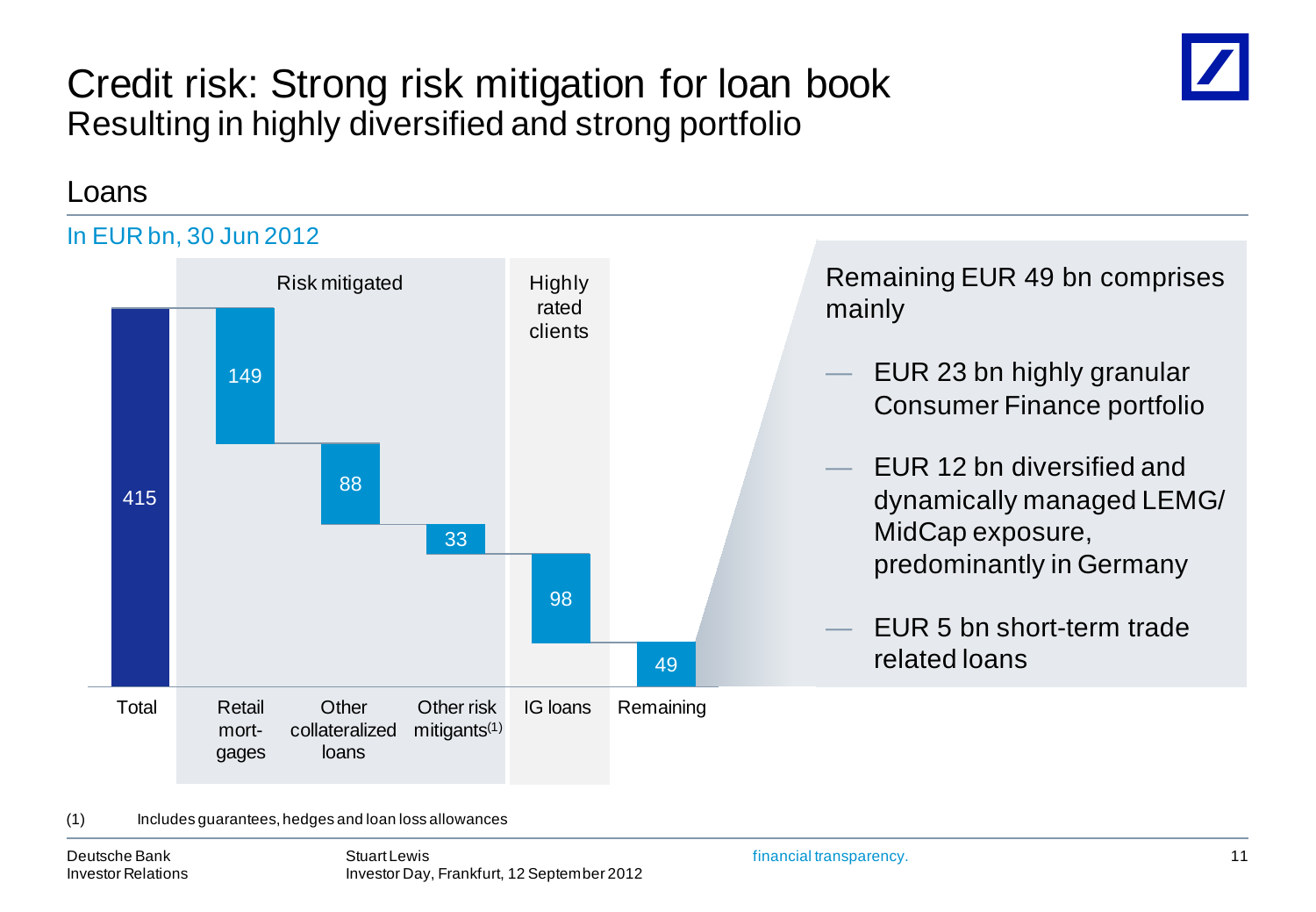### Credit risk: Strong risk mitigation for derivatives Resulting in highly diversified and strong portfolio



Derivatives (as per balance sheet)

#### In EUR bn, 30 Jun 2012



(1) Includes cash and non-cash collateral. Other credit risk mitigants include EUR 14 bn where Deutsche Bank has offsetting negative present value exposures, but netting is not supported by legal agreements

(2) Includes exchanges and sovereigns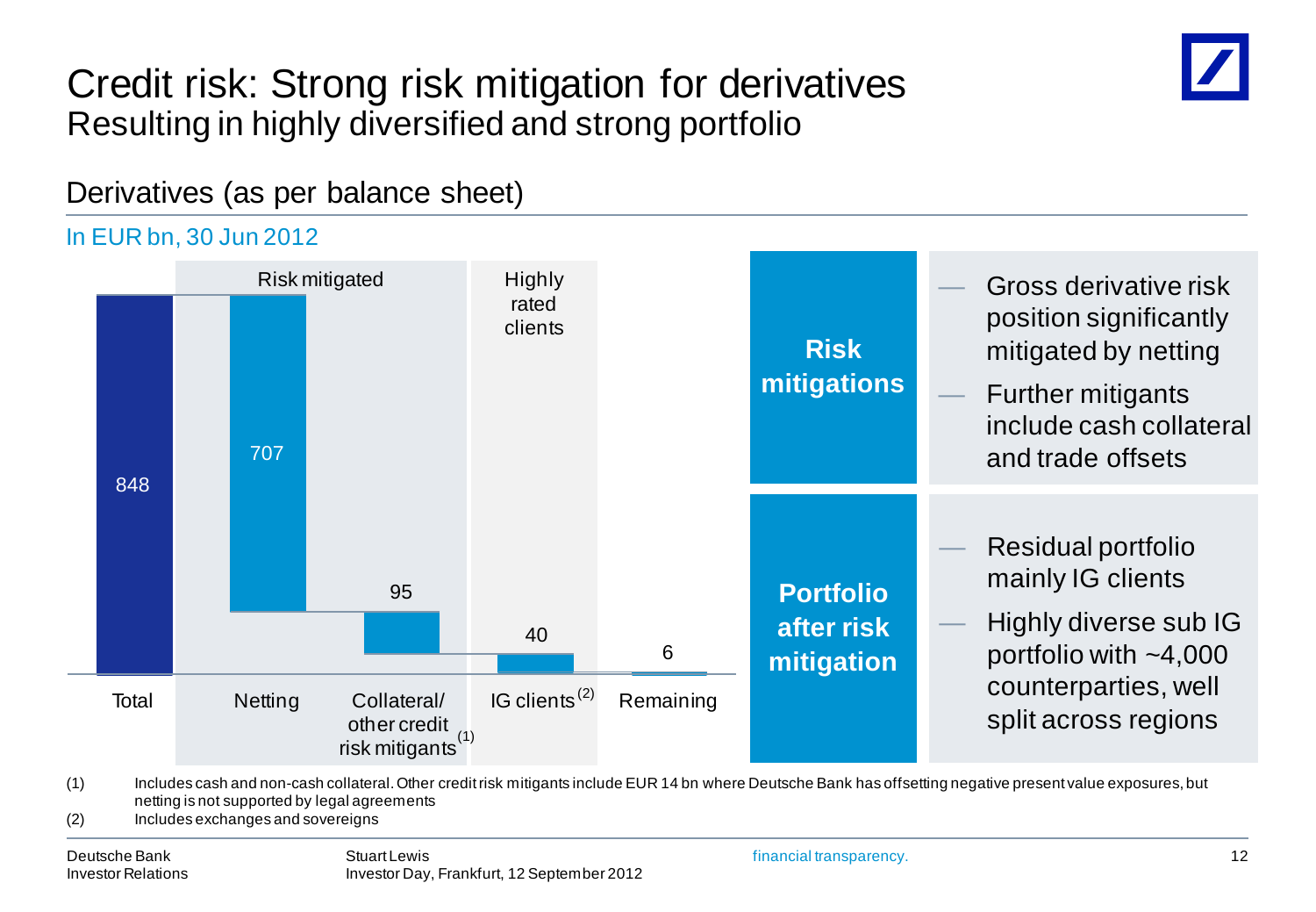## GIIPS risks contained; well prepared if crisis escalates



Development of net credit risk exposure to GIIPS (Risk Management view)



- **mitigation** — Funding gap significantly reduced from EUR 19 bn (31 Dec 2011) to EUR 2.5 bn (31 Aug 2012) mainly through generation of local liquidity
- **Operational**  — Detailed impact analysis and action plans established for a range of crisis scenarios, with selective counterparties already on safe settlement
- **readiness** — Robust governance: EurozoneCrisis Taskforce & Global Response Committee steer action plans (two large close-outs successfully simulated)
	- Contingency plans in place to manage demand on resources and infrastructure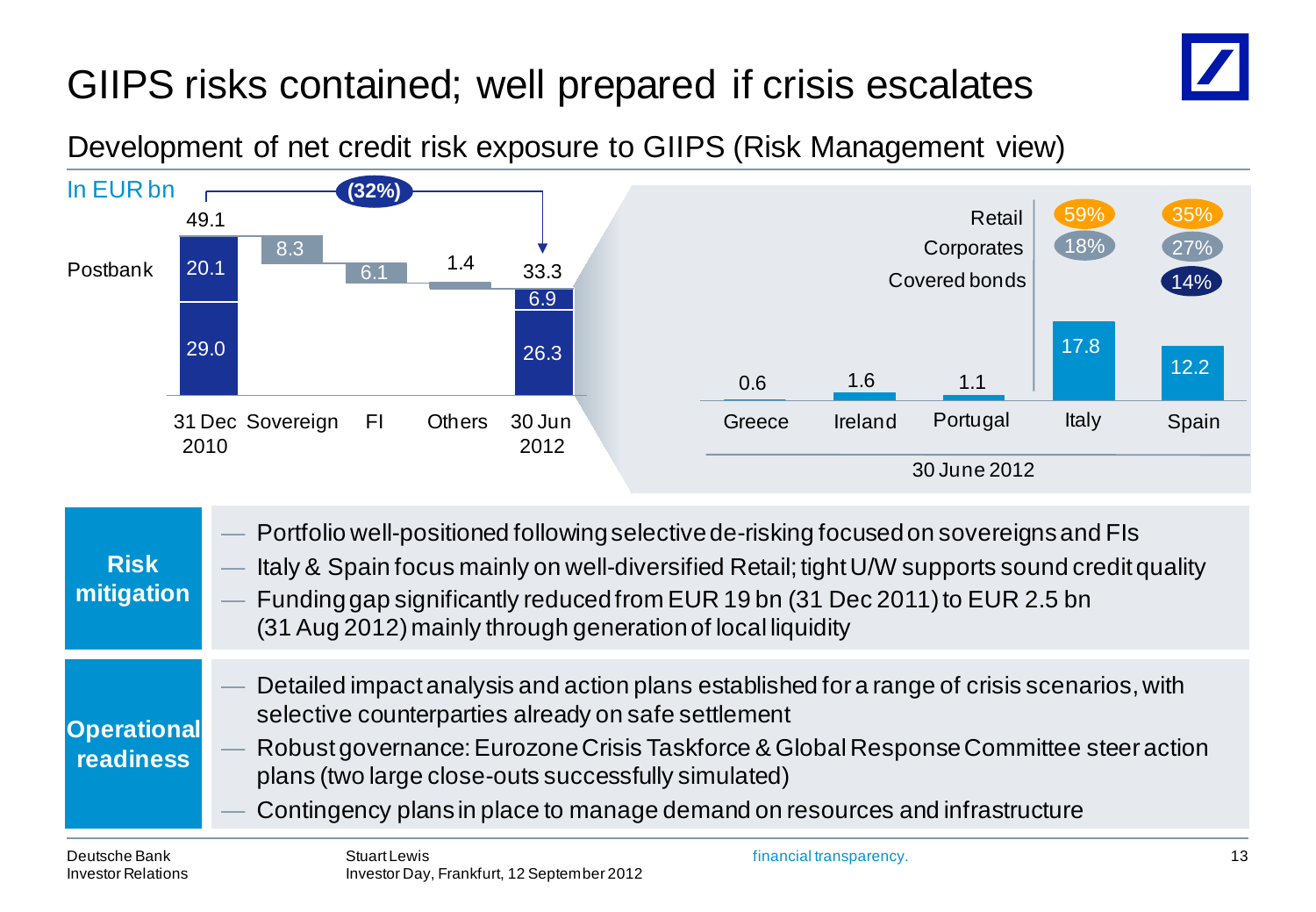### Market risk hotspots: Credit trading – Correlation Credit correlation risks significantly reduced



#### Reductions in outstanding notional In EUR bn



#### Associated reductions in key risk metrics to current stable levels, in EUR m



- Significant focus on credit correlation for de-risking and unwinds post 2009
- As a result >60% reduction in notional size with market risk metrics down ~90% (VaR) and ~70% (EC)
- Manageable maturity profile with majority of the trades expected to roll off within 3 years
- Reserve against book sufficient to cover downside estimate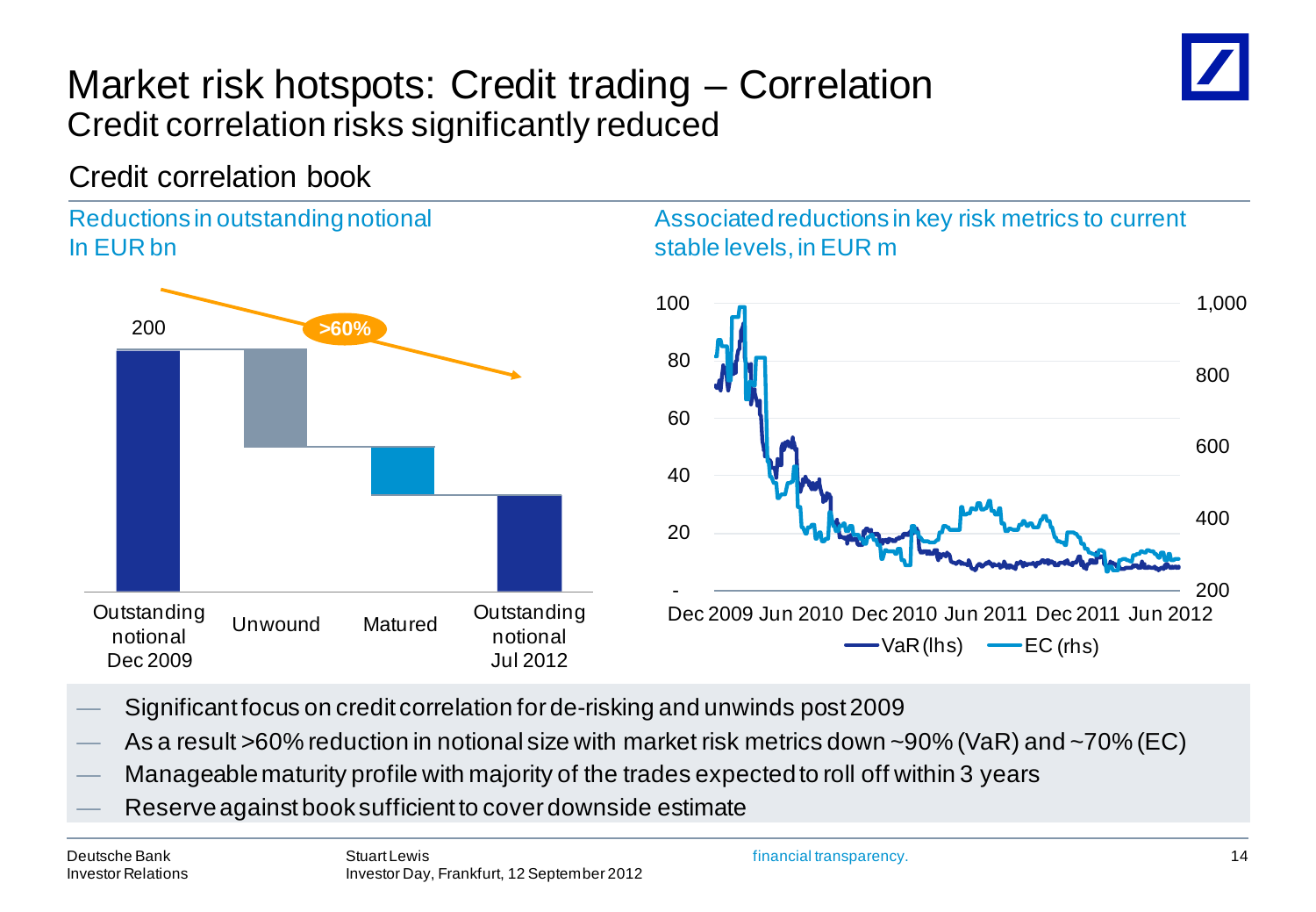

### Credit risk deep dive – Monolines Portfolio significantly reduced, remaining exposure adequately reserved





- Exposure reduction benefited from improved asset valuations, portfolio run-off, and voluntary commutations
- 72% of existing net exposure is to highest rated monoline (AA-/Aa3); remainder on lower risk pool of underlying assets (no sub-prime/Alt-A RMBS), and adequately reserved
- Portfolio dynamically reserved; additional EUR 0.7 bn incremental CVA estimated in a stress case scenario (~50% monoline spread widening, ~50% increase in exposure and USD strengthening vs. EUR (~15%))

(1) Excludes indirect counterparty exposure to monoline insurers relating to wrapped bonds

<sup>(2)</sup> Other includes Project Finance, Military Housing, Aircraft, Public Sector, Corp CDO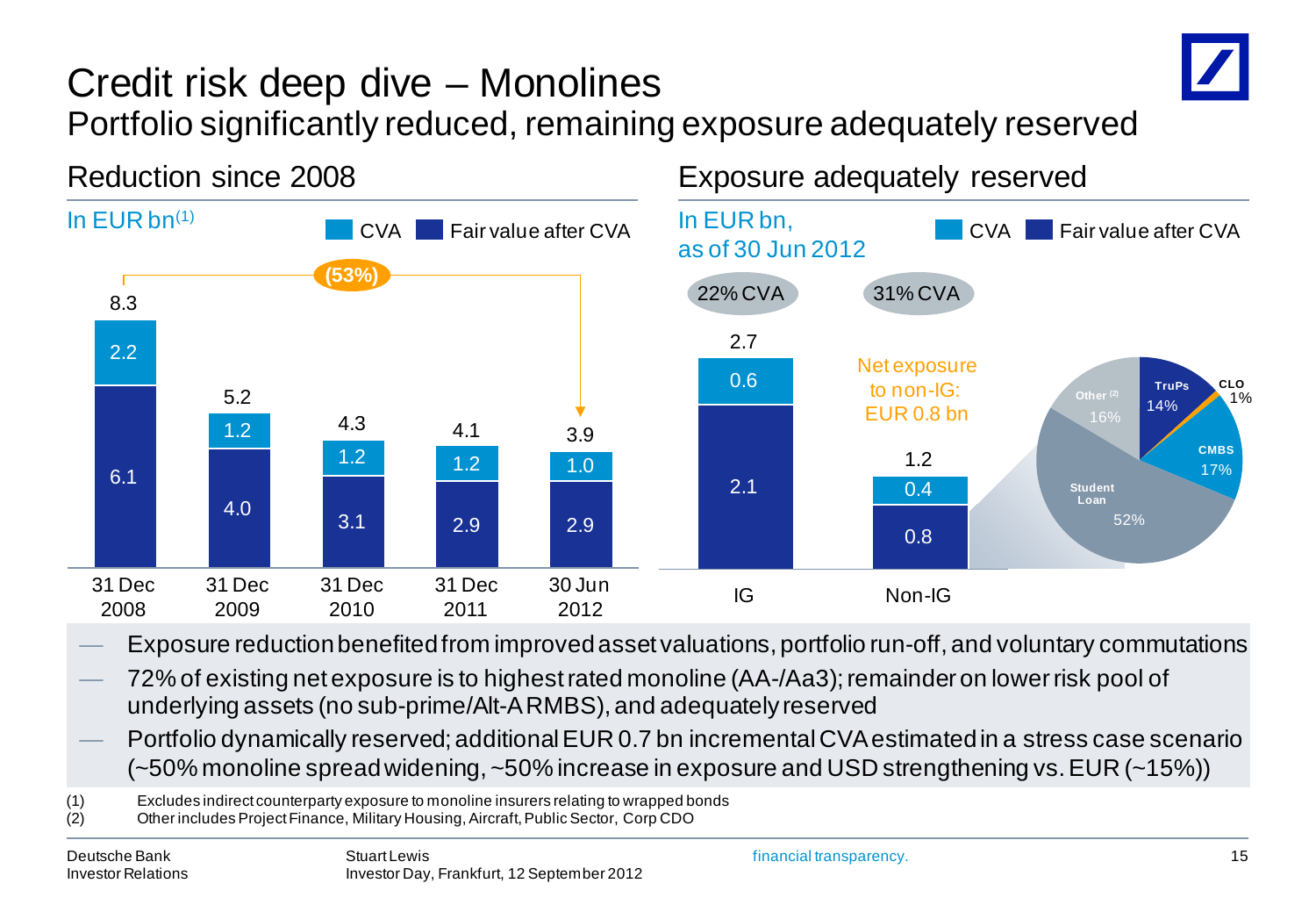

### Credit risk deep dive – IAS 39 reclassified assets (1/2) Portfolio significantly reduced, higher risk areas manageable

#### CV of IAS 39 development

Higher risk portfolio (CV) by assets



- IAS 39 portfolio with >50% IG rated. Higher risk sub-portfolio (EUR 5.4 bn) either diversified or adequately reserved
- Limited concentration with potential incremental losses of  $EUR 500$  m over the remaining lifetime across all portfolios, only representing ~25% of CV/FV gap
- Up to Jun 2012, EUR 4.6 bn CV sold at a net cost of EUR 297  $m^{(1)}$  representing only 7% of initial CV

Note:  $CV = Carvina value$  net of loan loss allowance (LLA),  $FV = Fair$  value

(1) CV sold figure is CV at reclassification date (EUR 3.6 bn CV at disposal date); net cost comprises LLA of EUR 302 m and gains on sales of EUR 5 m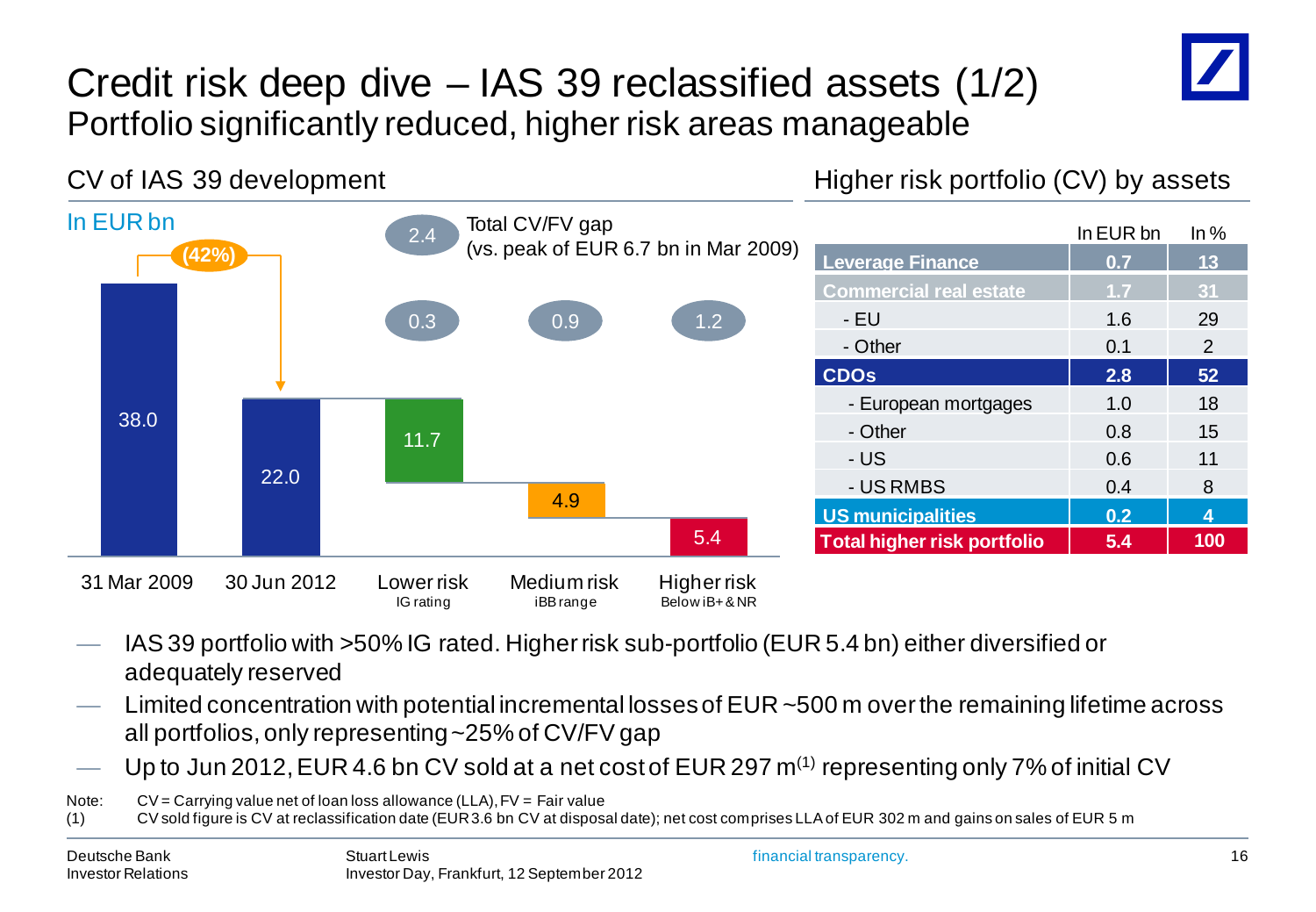### Credit risk deep dive – IAS 39 reclassified assets (2/2) Active de-risking of higher risk assets results in diversified portfolio



Top 5 assets (by carrying values, CVs) in each of the higher risk asset classes

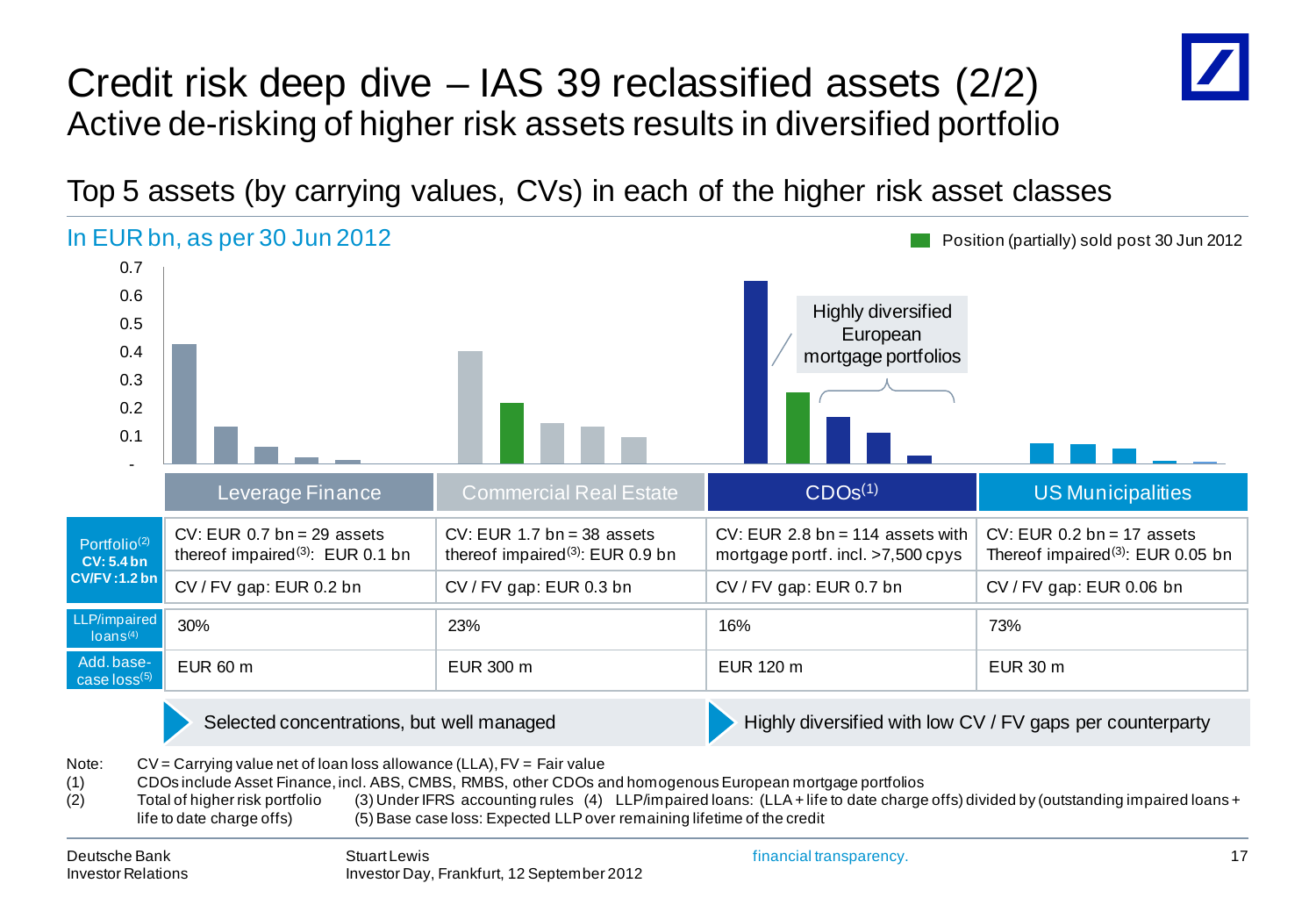

### Credit risk deep dive – Selected Postbank portfolios (1/2) Capital optimization ongoing but satisfactory underlying risk profile

#### Asset composition Postbank

#### In EUR bn per 30 Jun 2012



#### Postbank B/S composition

- Financial markets  $(-40\% \text{ of } B/S)$ : Low risk; largely liquidity reserves with central banks, sovereigns and top tier financial institutions
- Retail:  $42\%$  of B/S of which  $>90\%$ is German residential mortgages
- Corporates includes IG rated German large Caps, remaining portfolio well diversified within MidCap segment
	- SCP and CRE significantly reduced – see separate deep dive, page 19

Note: Postbank stand alone view, credit risk relevant assets only. Numbers might not add up due to rounding differences

(1) GIIPS exposure of EUR 11 bn translates into an amount of EUR 6.9 bn for Deutsche Bank Group (incorporated in analysis on page 13)

(2) Structured Credit Portfolio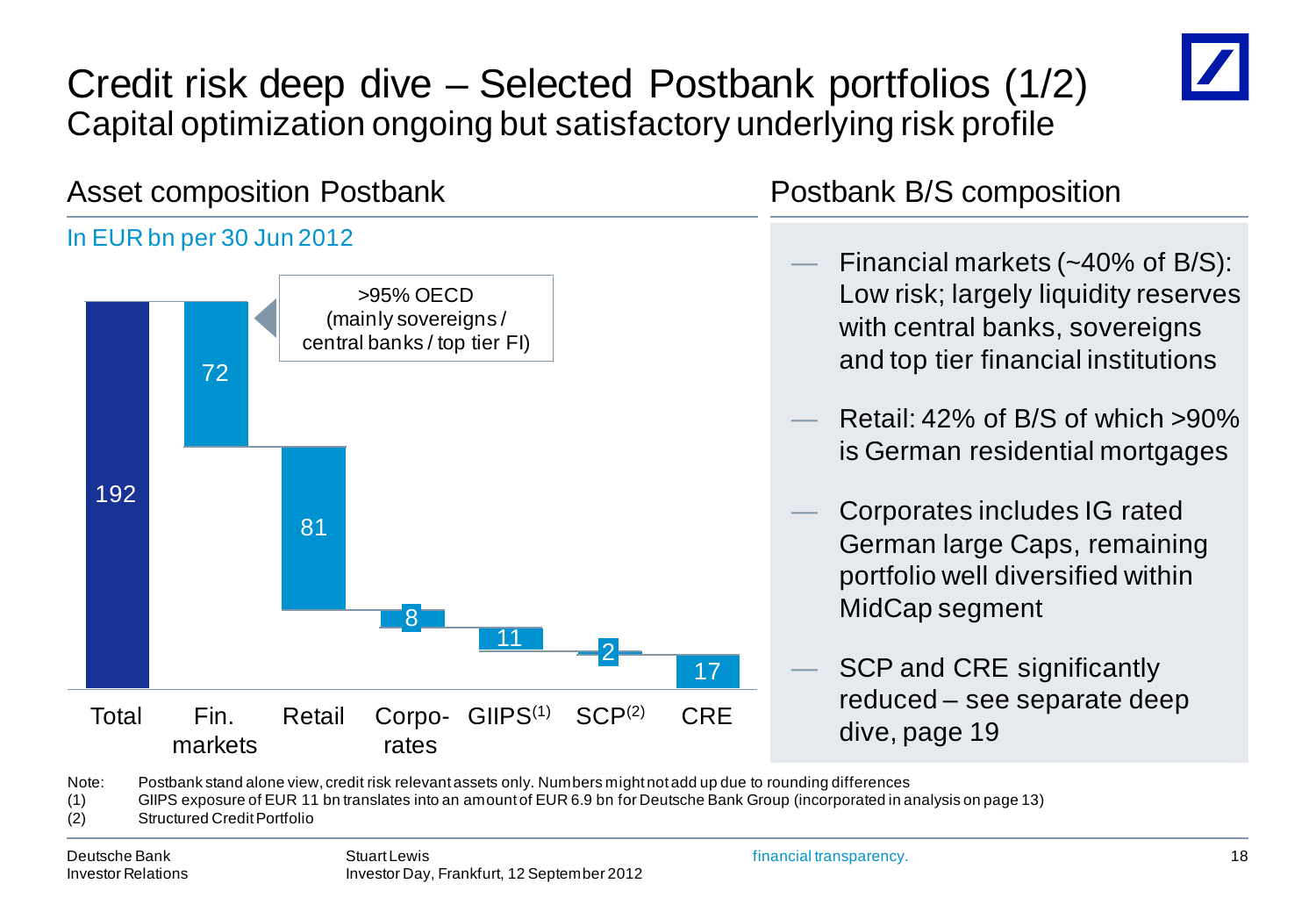

### Credit risk deep dive – Selected Postbank portfolios (2/2) Capital optimization ongoing but satisfactory underlying risk profile

Structured Credit Portfolio

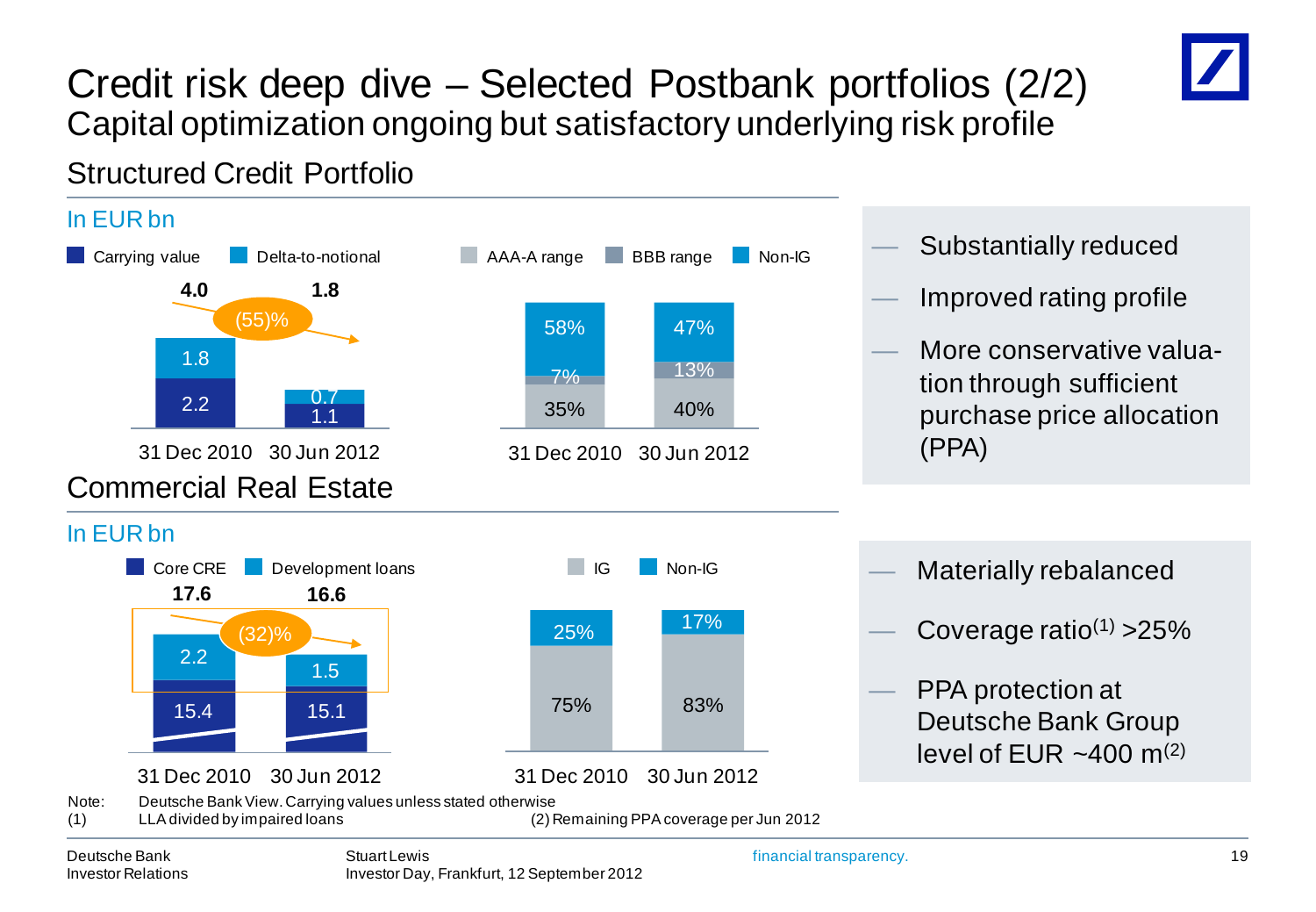## Risk culture – Building on solid foundations Strengthened 1<sup>st</sup> line of defense to further improve front office risk culture



Deutsche Bank Investor Relations